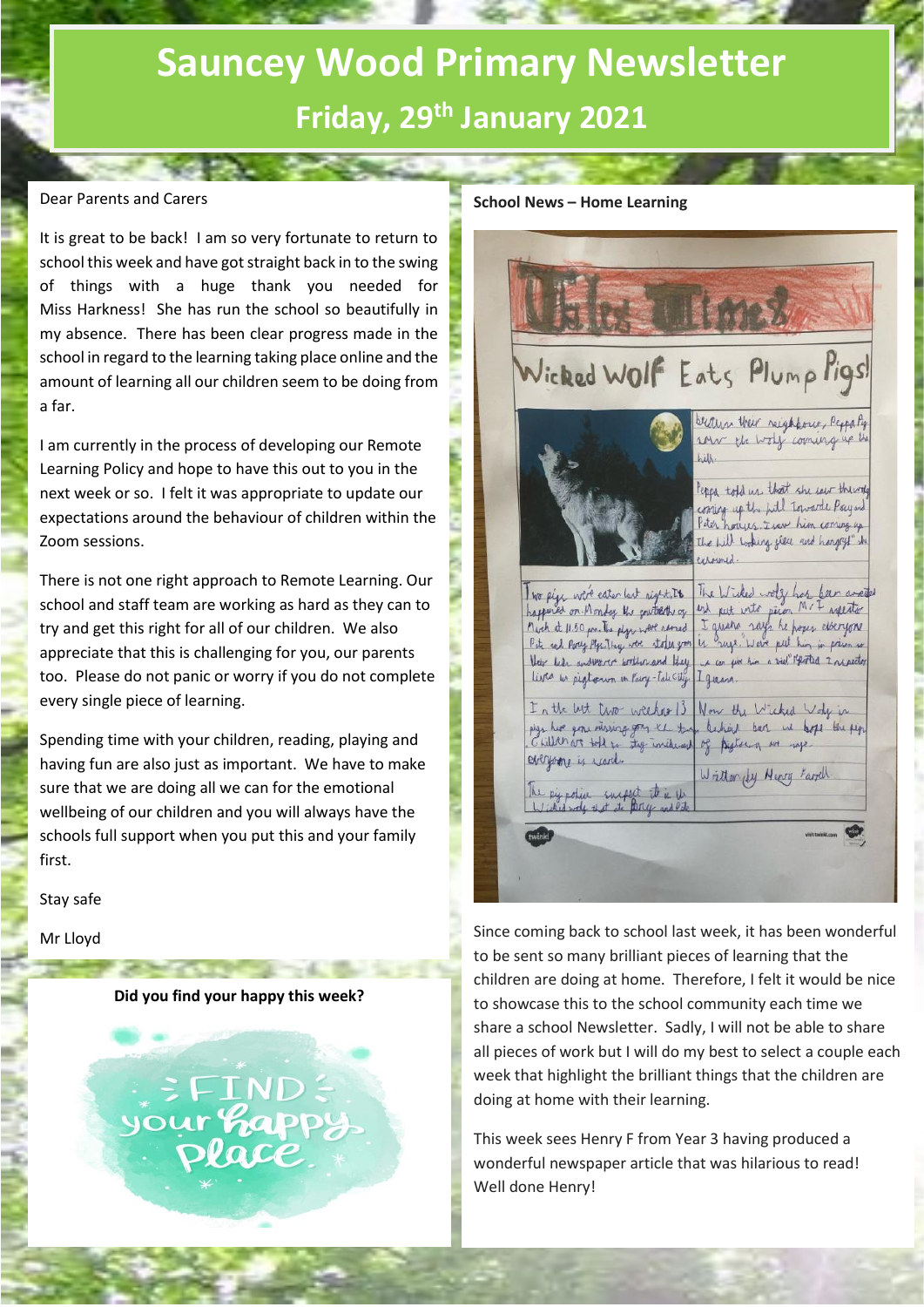#### **Governor Corner**

We said in the last Newsletter that we were planning our Governance activities for this term given the Covid-19 limitations. You may not be aware, but in this Pandemic, the Government has decided that Headteachers have sole responsibility for how schools operate in areas such as class configurations/numbers, teaching methods such as remote learning, and for the implementation of Covid-19 protection arrangements for pupils and staff in school. As a Governing Body we have supported Mr Lloyd whenever we can and we have particularly focussed on reviewing Covid-19 plans and risk assessments for Health & Safety and Safeguarding.

The Governing Body consists of two main committees; the Resources Committee (RC) which looks at how the school operates in areas such as Finance and which in large part has continued as usual, and the School Improvement Committee (SIC) which looks at the academic side of the school, and has had to adapt its way of working during the pandemic to ensure it can be effective.

The SIC uses several sources of information in order to build an accurate picture of the school's academic provision, for example; data around progress and attainment, case studies of specific groups of children, classroom visits, discussions with staff, pupil voice. During the pandemic, it has been much more challenging to obtain comprehensive information to give us that rounded picture, however for the last meeting (in December), Mr Lloyd was able to provide progress data broken into various groups as well as the latest report from our external advisor. This helped Governors to ask questions around remote teaching and learning in particular, and to formulate a monitoring plan for the year.

Like the school we will have to adapt to constantly changing circumstances and we will always make sure the education and safeguarding of pupils takes priority in all that we do.

Stay Safe

Colin and Bridgett

Joint Governing Body Chairs

## **Friends of Sauncey Wood News**

Hi,

We would like to introduce ourselves as the new Chairs of the Friends of Sauncey Wood. Clare Barnes is Mum to William in Year 4, Lauren in Year 2 and Joseph who will start in Reception in September. Gemma is Mum to Hannah and Emmy in Year 3. We're really looking forward to working together and with all parents to raise funds that go back into the school and directly benefit our children.

Our current fundraising goal is to kit out the brand new teaching kitchen that's been set up. We have the Valentine's trail up and running as our first fundraising event! Trails are available to buy via classlist or cash direct from Clare. See social media for details. We'd also like to say a big thank you to Tabitha Mackness (Year 1 & Year 3 Mum) for organising the lovely tea towel fundraiser. It is such a great idea at this gloomy time and we can't wait to see the final results! Don't forget to get your child/rens portraits in by the deadline!

We'd love to hear all your ideas for fundraising of events you are interested in running, or want us to run so please let us know of any ideas. We can be contacted via social media, messenger or on the Friends of Sauncey Wood email: friends@saunceywood.herts.sch.uk

Stay safe everyone!

Clare and Gemma